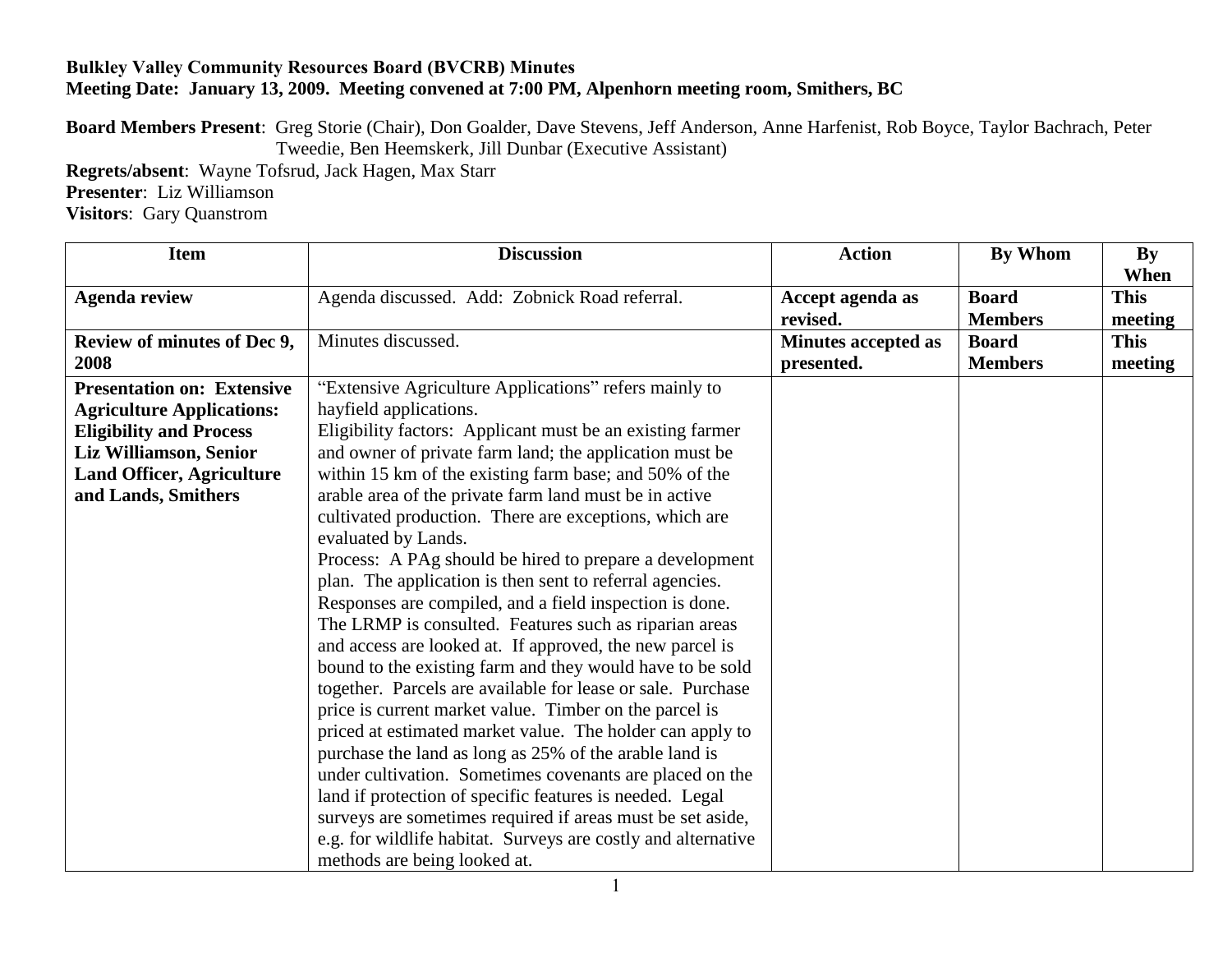| <b>Item</b>                          | <b>Discussion</b>                                                                                                                                    | <b>Action</b>                                               | <b>By Whom</b> | By<br>When             |
|--------------------------------------|------------------------------------------------------------------------------------------------------------------------------------------------------|-------------------------------------------------------------|----------------|------------------------|
| Action items, Dec 9, 2008<br>minutes | 1. Incorporate comments and restructure draft response to<br>Blue Pearl waste water discharge application.                                           | Letter sent.                                                |                |                        |
|                                      | 2. Prepare draft submission re: BC Trails Strategy;<br>circulate.                                                                                    | <b>Discuss later this</b><br>meeting.                       |                |                        |
|                                      | 3. Finalize RAMP user groups letter and send out.                                                                                                    | <b>Discuss later this</b><br>meeting.                       |                |                        |
|                                      | 4. Investigate Rogers tower circumstances.                                                                                                           | <b>Discuss later this</b><br>meeting.                       |                |                        |
|                                      | 5. Prepare draft response re Trail to Town parking for<br>Board comment.                                                                             | <b>Discuss later this</b><br>meeting.                       |                |                        |
|                                      | 6. Letter to IAMC: Follow up in January if no response<br>received by then.                                                                          | <b>Discuss response</b><br>from ILMB later this<br>meeting. |                |                        |
|                                      | 7. Get background information and ask for a brief (half<br>hour) presentation from Babine Watershed Monitoring<br>Trust on the monitoring framework. | <b>Contact the BWMT</b>                                     | Greg           | <b>Next</b><br>meeting |
|                                      | 8. Submit comments on draft BVCRB brochure to Taylor.                                                                                                | <b>Discuss later this</b><br>meeting.                       |                |                        |
| <b>Subcommittee</b>                  | 1. Mining and Energy Development                                                                                                                     |                                                             |                |                        |
| <b>Reports/Issues/Corresponde</b>    | <b>Thompson Creek Metals Davidson project:</b>                                                                                                       |                                                             |                |                        |
| nce                                  | Rob: Mining has slowed down. The Davidson project EA<br>application is on hold. Individuals/agencies that provided                                   |                                                             |                |                        |
|                                      | input may or may not get responses. The Big Onion                                                                                                    |                                                             |                |                        |
|                                      | project is shelved. Dome – some small-scale work is going                                                                                            |                                                             |                |                        |
|                                      | on. Lone Pine – shelved as well.                                                                                                                     |                                                             |                |                        |
|                                      |                                                                                                                                                      |                                                             |                |                        |
|                                      |                                                                                                                                                      |                                                             |                |                        |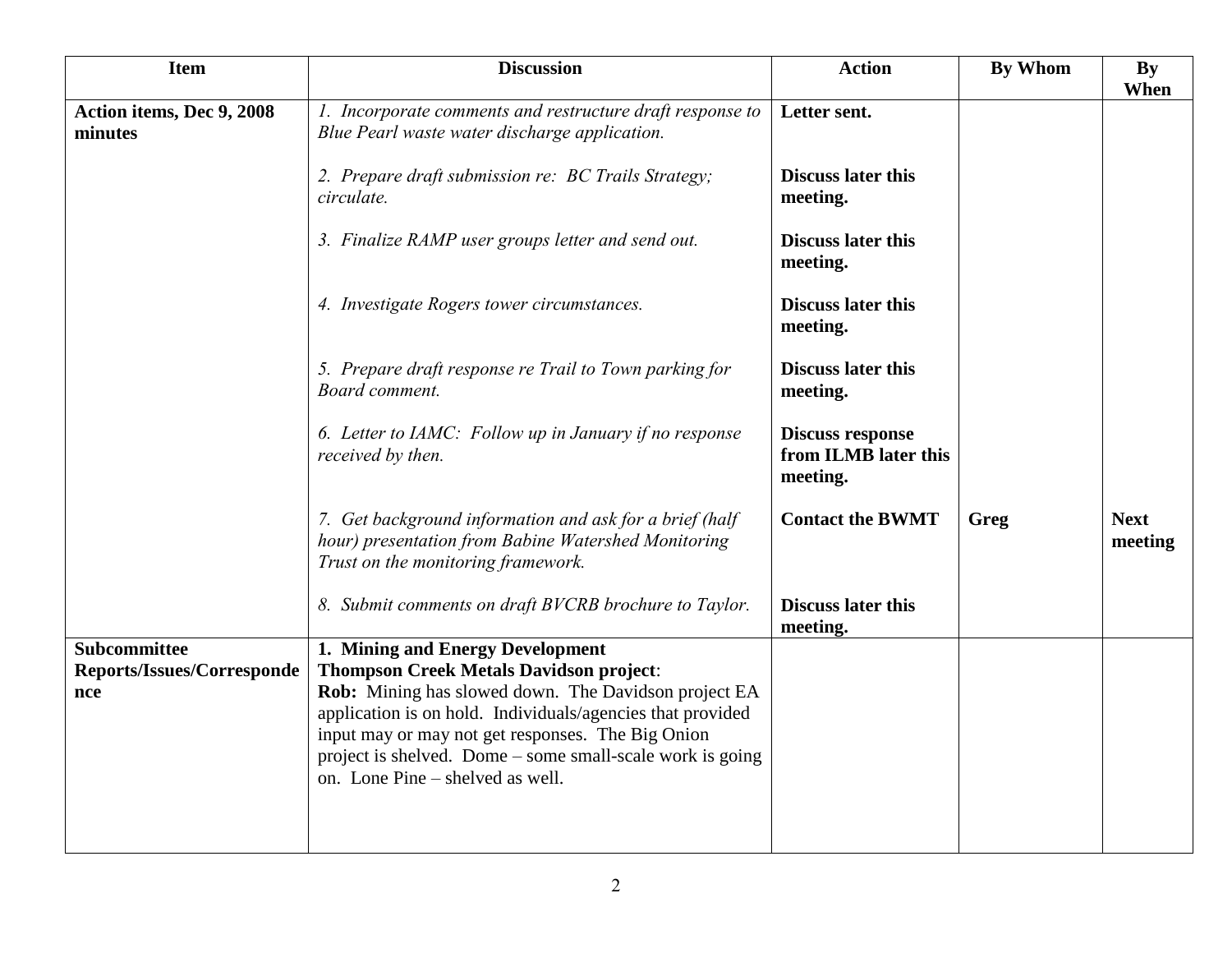| <b>Item</b> | <b>Discussion</b>                                                                                                                                                                                                                                                                                                                                                                                                           | <b>Action</b>                                                    | <b>By Whom</b> | By                     |
|-------------|-----------------------------------------------------------------------------------------------------------------------------------------------------------------------------------------------------------------------------------------------------------------------------------------------------------------------------------------------------------------------------------------------------------------------------|------------------------------------------------------------------|----------------|------------------------|
|             |                                                                                                                                                                                                                                                                                                                                                                                                                             |                                                                  |                | When                   |
|             | 2. Recreation<br>Letter to user groups re: RAMP: Distributed today.<br>BC Trails Strategy: Dave presented draft response.<br>Discussion: BVCRB would like to participate as pilot<br>study. Much of the required groundwork has already been<br>done. Gary Q: Vold report should be mentioned $-$ it<br>presents a case for RAMP completion. Letter should be<br>cc'd to Bruce Fraser, Chair of the Forest Practices Board. | Circulate draft.                                                 | <b>Dave</b>    | <b>ASAP</b>            |
|             | 3. Forestry, Range and Agriculture<br>Greg: Harvesting in the Community Forest has begun.<br>PIR is logging beetle-attacked wood and some small<br>salvage patches.                                                                                                                                                                                                                                                         |                                                                  |                |                        |
|             | 4. LWBC Referrals and Land Tenures<br>The Rogers communications tower: Was there a referral<br>process? It is located within the Controlled Recreation<br>Area and therefore handled by Terry Pratt in Kamloops.<br><b>Community Plan letter:</b> Len Vanderstar copied his<br>comments on the Smithers Draft Official Community Plan<br>to the BVCRB, for interest only.                                                   | <b>Contact Terry Pratt</b><br>for background on<br>this issue    | <b>Peter</b>   | <b>Next</b><br>meeting |
|             | <b>Zobnick Road referral:</b> The Trail to Town is now open<br>and parking at the bottom of the run must be provided.<br>Dave explained the situation and how it might affect<br>residents in the area, particularly with respect to water<br>quality. A well and a spring in close proximity to the<br>proposed parking area would be in jeopardy of being<br>polluted. BVCRB response to this issue is needed.            | <b>Circulate draft</b><br>response.                              | <b>Dave</b>    | <b>ASAP</b>            |
|             | 5. Water and Fish:<br>No new business.                                                                                                                                                                                                                                                                                                                                                                                      |                                                                  |                |                        |
|             | 6. Monitoring and Land Use Plans<br><b>Letter to SRMC (Skeena Regional Management</b><br><b>Committee) regarding LRMP monitoring: Response</b><br>was received from ILMB. SRMC reports to IAMC                                                                                                                                                                                                                              | <b>Invite Tom Bell,</b><br>Chair of the SMRC,<br>to discuss at a | Greg           | <b>Next</b><br>meeting |